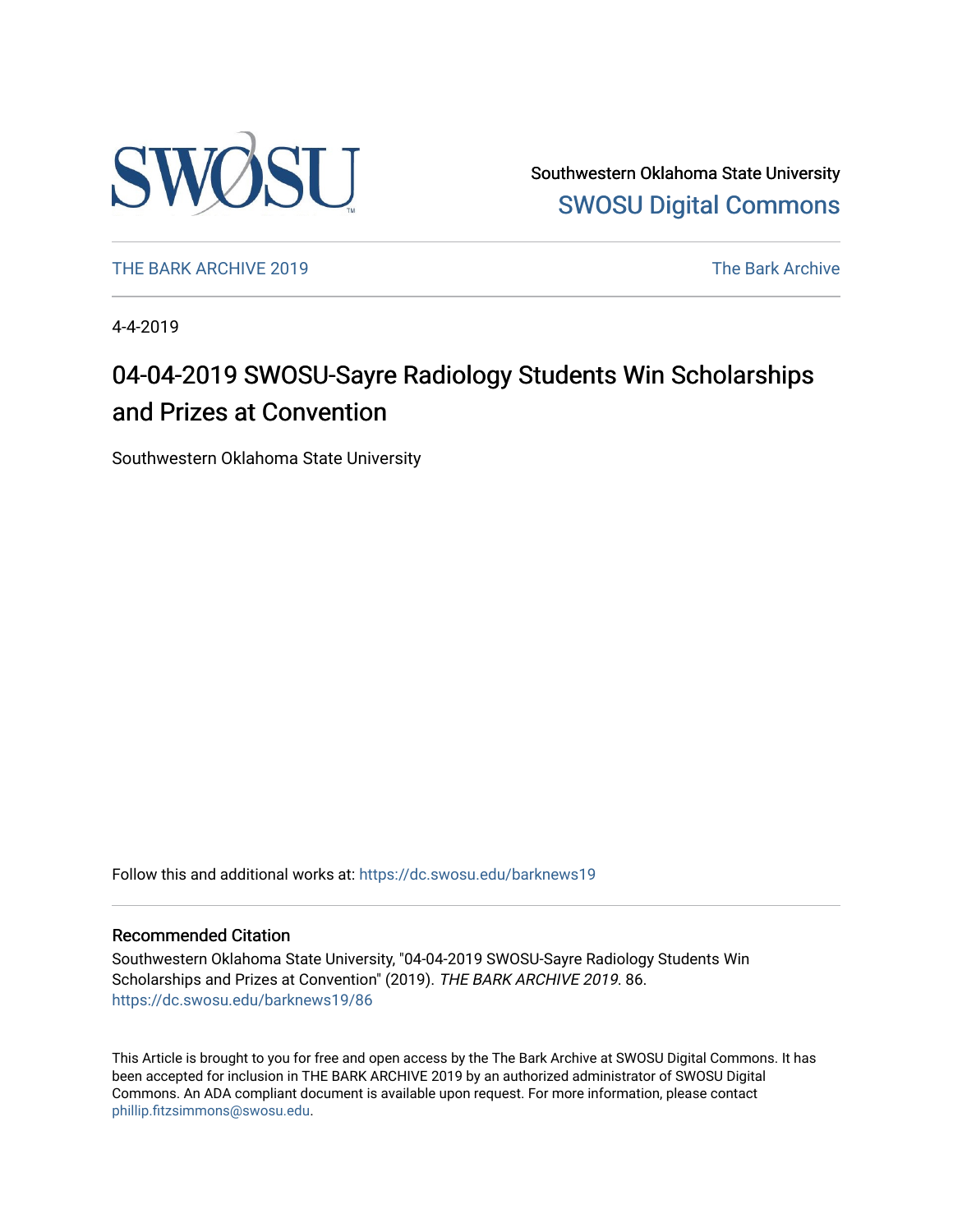

19 February, 2020

## **SWOSU-Sayre Radiology Students Win Scholarships and Prizes at Convention**



Sayre radiologic technology students recently won scholarships and prizes at the annual convention of the Oklahoma Society of Radiologic Technologists (OSRT) held in Midwest City.

Southwestern Oklahoma State University-Sayre radiologic technology students recently won scholarships and prizes at the annual convention of the Oklahoma Society of Radiologic Technologists (OSRT) held in Midwest City.

Jakob Snider of Weatherford won a \$500 OSRT scholarship, Olivia Hamilton of Elk City won a \$250 scholarship and Krista Barber of Apache and Jera Diltz of Elk City won \$100 OSRT scholarships.

Karen Stephens of Weatherford also won \$75 for winning a Jeopardy-style competition called Wilhelm's Trivia, and Snider won \$25 for finishing third.

Two two-person SWOSU-Sayre teams placed in the scholastic exhibit competition for radiology displays they created. The team of Shay Henderson of Cheyenne and Janet Medina of Clinton tied with the team of Jessica Jones of Sayre and Ray Soto of Elk City for second place in the competition.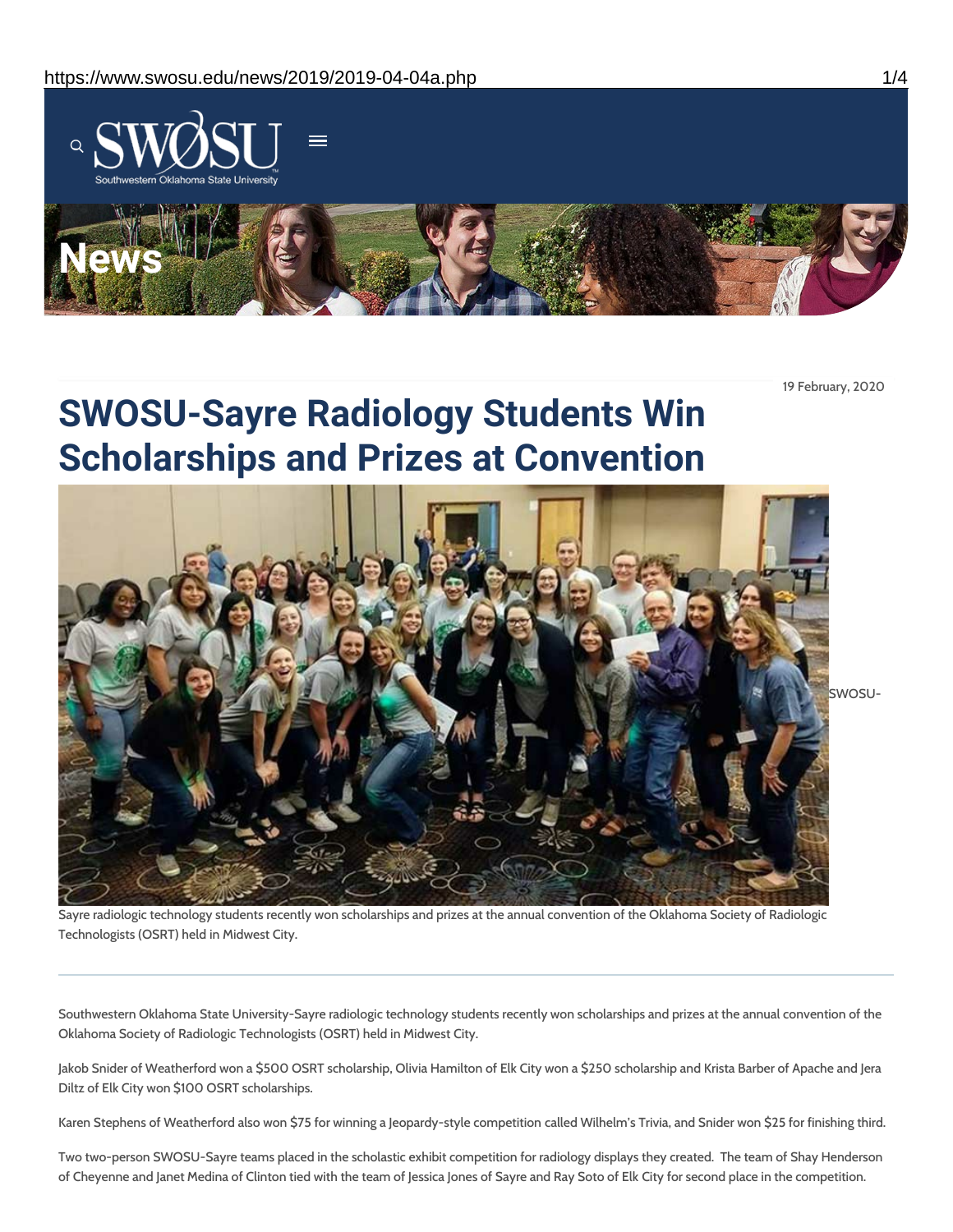### https://www.swosu.edu/news/2019/2019-04-04a.php 2/4

Additionally, each participating radiologic technology program that attended designed a T-shirt for the convention. The SWOSU-Sayre program won first place and a \$100 gift certificate for best T-shirt design for the second consecutive year.

Students also attended educational sessions hosted by radiologic technology professionals who discussed real-world medical imaging issues.

SWOSU-Sayre radiologic technology program faculty members Jess Parker and Sheana Thompson accompanied the students.

| Academics             | D |
|-----------------------|---|
| Administration        | D |
| Alumni and Foundation | D |
| Community             | D |
| Events                | D |
| Faculty and Staff     | D |
| Miscellaneous         | D |
| Sayre                 | D |
| <b>Students</b>       | D |
|                       |   |

# **Archive Links**  $2018$  $2019$ [2020](https://www.swosu.edu/news/2020/index.php)  $\bullet$ [Archive](https://dc.swosu.edu/bark/) **Archive Archive Archive Archive Archive** Archive Archive Archive Archive Archive Archive Archive Archive



### Weatherford Campus

100 Campus Drive Weatherford, OK 73096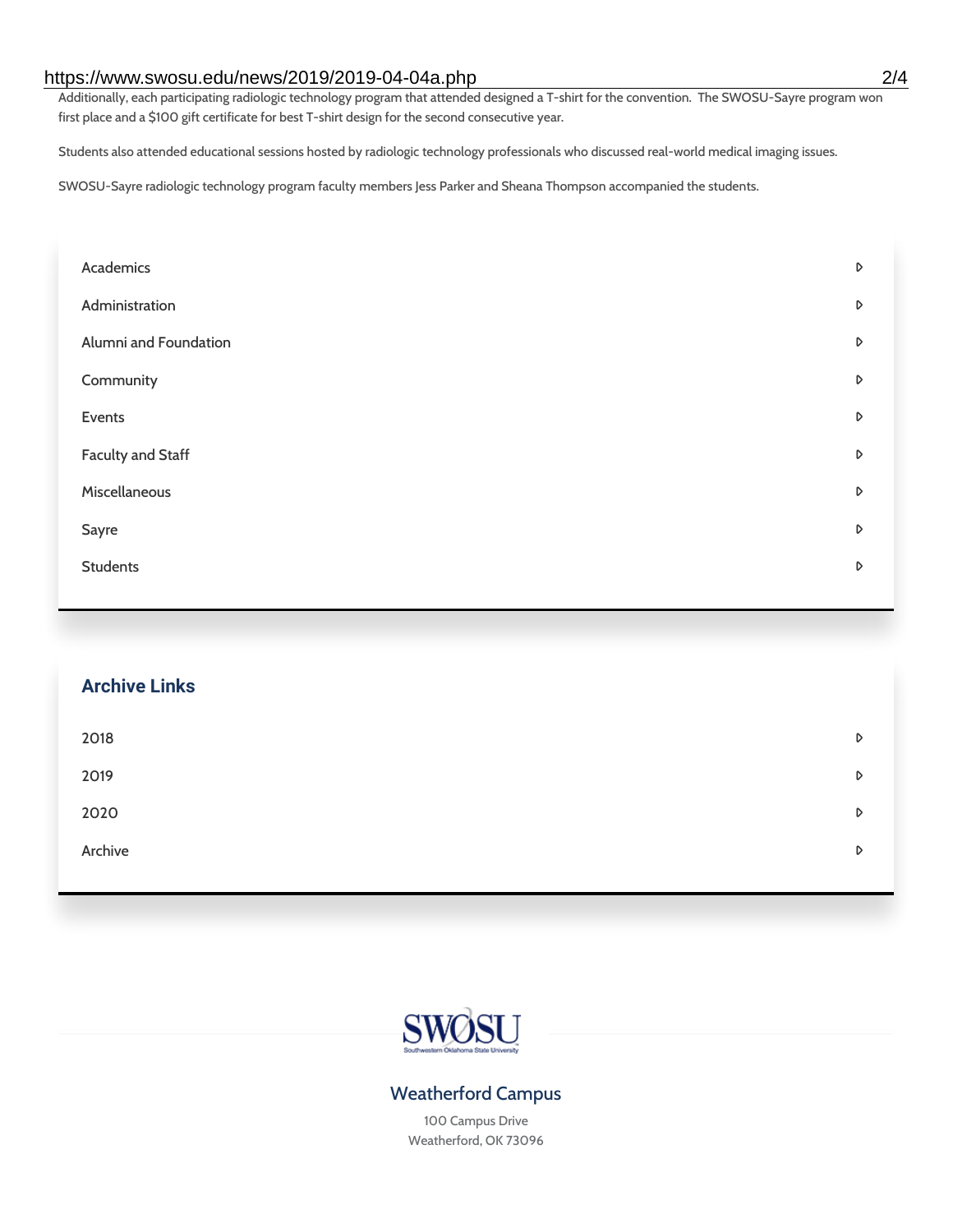#### Sayre Campus

409 E Mississippi Ave Sayre, OK 73662

Connect to Us



Contact [Information](https://www.swosu.edu/about/contact.php)

[University/Facility](https://www.swosu.edu/about/operating-hours.php) Hours

[Campus](https://map.concept3d.com/?id=768#!ct/10964,10214,10213,10212,10205,10204,10203,10202,10136,10129,10128,0,31226,10130,10201,10641,0) Map

Give to [SWOSU](https://standingfirmly.com/donate)

Shop [SWOSU](https://shopswosu.merchorders.com/)



**[Directory](https://www.swosu.edu/directory/index.php)** 

[Calendar](https://eventpublisher.dudesolutions.com/swosu/)

[Apply](https://www.swosu.edu/admissions/apply-to-swosu.php)

[GoSWOSU](https://qlsso.quicklaunchsso.com/home/1267)

[Jobs@SWOSU](https://swosu.csod.com/ux/ats/careersite/1/home?c=swosu)



Current [Students](https://bulldog.swosu.edu/index.php)

[Faculty](https://bulldog.swosu.edu/faculty-staff/index.php) and Staff

**Enrollment Management** [580.774.3782](tel:5807743782)

> **PR/Marketing** [580.774.3063](tel:5807743063)